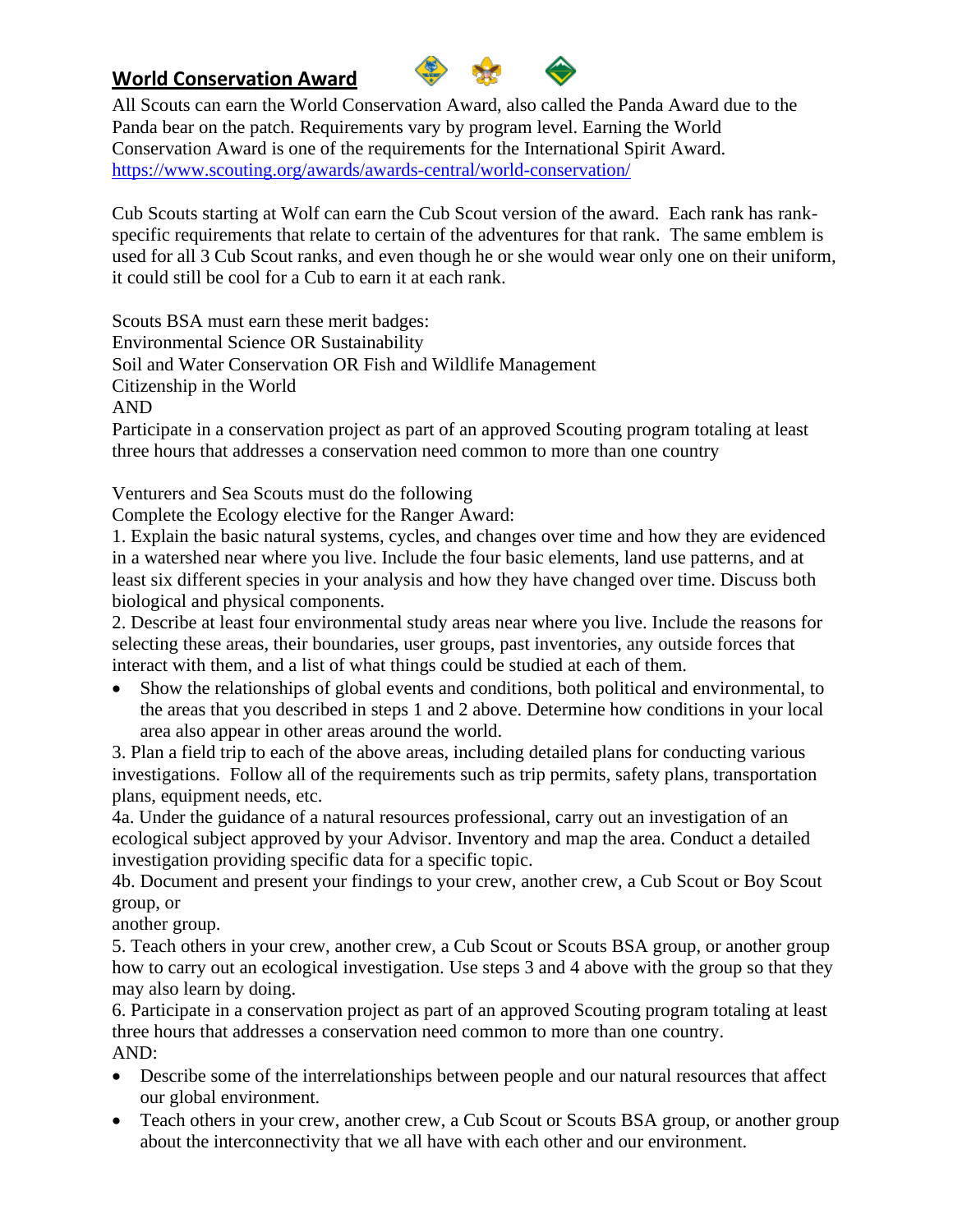# **Conservation Good Turn Award**



The Conservation Good Turn Award is an opportunity for Cub Scout packs, Scout troops and Venturing crews to join with conservation or environmental organizations (federal, state, local, or private) to carry out a conservation Good Turn in their home communities.

[https://www.scouting.org/outdoor-programs/conservation-and-environment/conservation](https://www.scouting.org/outdoor-programs/conservation-and-environment/conservation-good-turn/)[good-turn/](https://www.scouting.org/outdoor-programs/conservation-and-environment/conservation-good-turn/)

The requirements are:

- The Scouting unit contacts a conservation agency and offers to carry out a Good Turn project.
- The agency identifies a worthwhile and needed project that the unit can accomplish.
- Working together in the local community, the unit and the agency plan the details and establish the date, time, and location for carrying out the project.

For a list of state and federal conservation agencies, as well as suggestions for age appropriate projects, use the link above.

A Conservation Good Turn certificate is available at the council service center for units that participate and report on their efforts. The patch should be available at the Scout Shop.

# **Paul Bunyan Award**



This award is primarily about proper use of woods tools (axe, etc.). However, requirement 7 is to perform conservation work using the woods tools Scouts have learned about in the other requirements.

7. With unit leader approval and supervision, using woods tools, spend at least two hours doing one of the following conservation-oriented projects:

- Clear trails or fire lanes for two hours.
- Trim a downed tree, cut into four-foot lengths, and stack; make a brush pile with branches.
- Build a natural retaining wall or irrigation way to aid in a planned conservation effort.

<https://www.scouting.org/awards/awards-central/paul-bunyan/>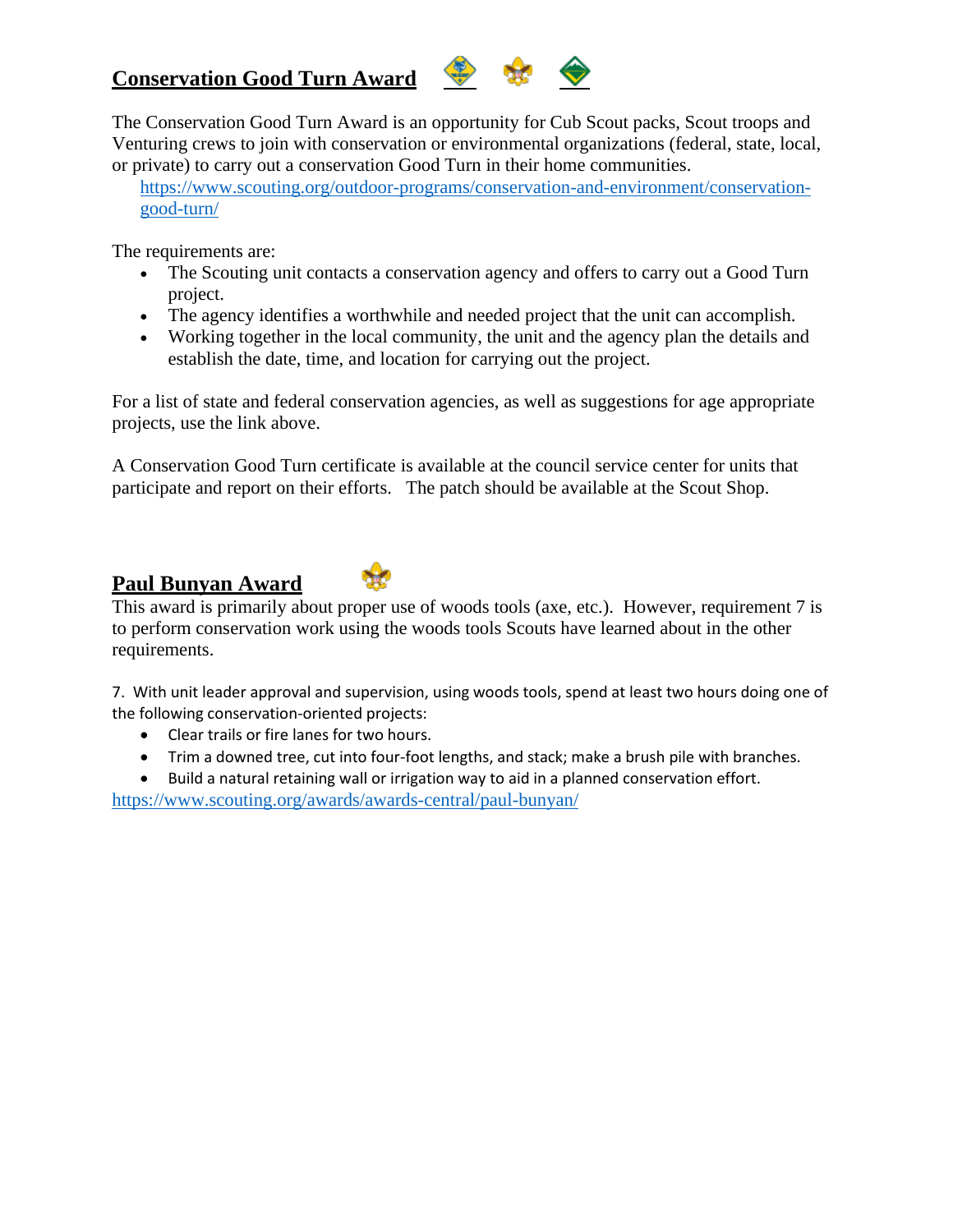# **Cub Scout Outdoor Ethics Award**



The Northern Star Council Cub Scout Outdoor Ethics Award encourages Cub Scouts to learn about and practice outdoor ethics. This local award replaces the discontinued national BSA Cub Scout Outdoor Ethics Award.

Additional information can be found at:

[https://www.northernstar.org/portals/0/Documents/NCS-Cub-Scouts-and-Leader-Outdoor-](https://www.northernstar.org/portals/0/Documents/NCS-Cub-Scouts-and-Leader-Outdoor-Ethics-Award.pdf)[Ethics-Award.pdf](https://www.northernstar.org/portals/0/Documents/NCS-Cub-Scouts-and-Leader-Outdoor-Ethics-Award.pdf)

**1.** Find out how Scouts can make a difference in the outdoors. With Akela, go on line to learn more about the 7 Principles of Leave No Trace and the Conservation Good Turn Award. Visit: https://lnt.org/teach/peak/peakonline and

http://www.scouting.org/Home/BoyScouts/Youth/ConservationGoodTurn.aspx

Explain to your Den Leader or your family what you learned about reducing your outdoor impact and how to earn the Conservation Good Turn Award.

**2.** Discover what you can do to prevent or reduce spreading invasive species. With Akela, check out http://www.playcleango.org/ sponsored by the MNDNR. Write a paragraph or identify what to do for each of the following. Share at a Den meeting or with your family.

before you leave home

 $\Box$  when you use firewood

 $\Box$  as you hike, camp or fish

**3.** Learn how to recognize outdoor impacts made by others and/or evidence of caring for nature. Participate in three separate outdoor activities with your Den or family, lasting at least 30 minutes. Choose 3 of the activities below or do similar ones. Look for signs of use and identify what was done to care for nature or ways to reduce or avoid impacts.

 $\Box$  Take a bike ride or walk

 $\Box$  Walk a dog or observe others with dogs

 $\Box$  Go to a play area at a neighborhood park

 $\Box$  Visit a campsite, lake/river or picnic area

Attend an outdoor event

Discuss at a Den meeting or with your family what you saw done to care for nature or what you could do to avoid or reduce impacts.

**4.** Participate in a 1 hour activity to clean up outdoor impacts with your family, Den or Pack. Discuss what you learned from this with your Den or family.

**5.** For Bears and Webelos only. Present what you learned and/or how you completed items

1-4 to the Pack at a Pack meeting.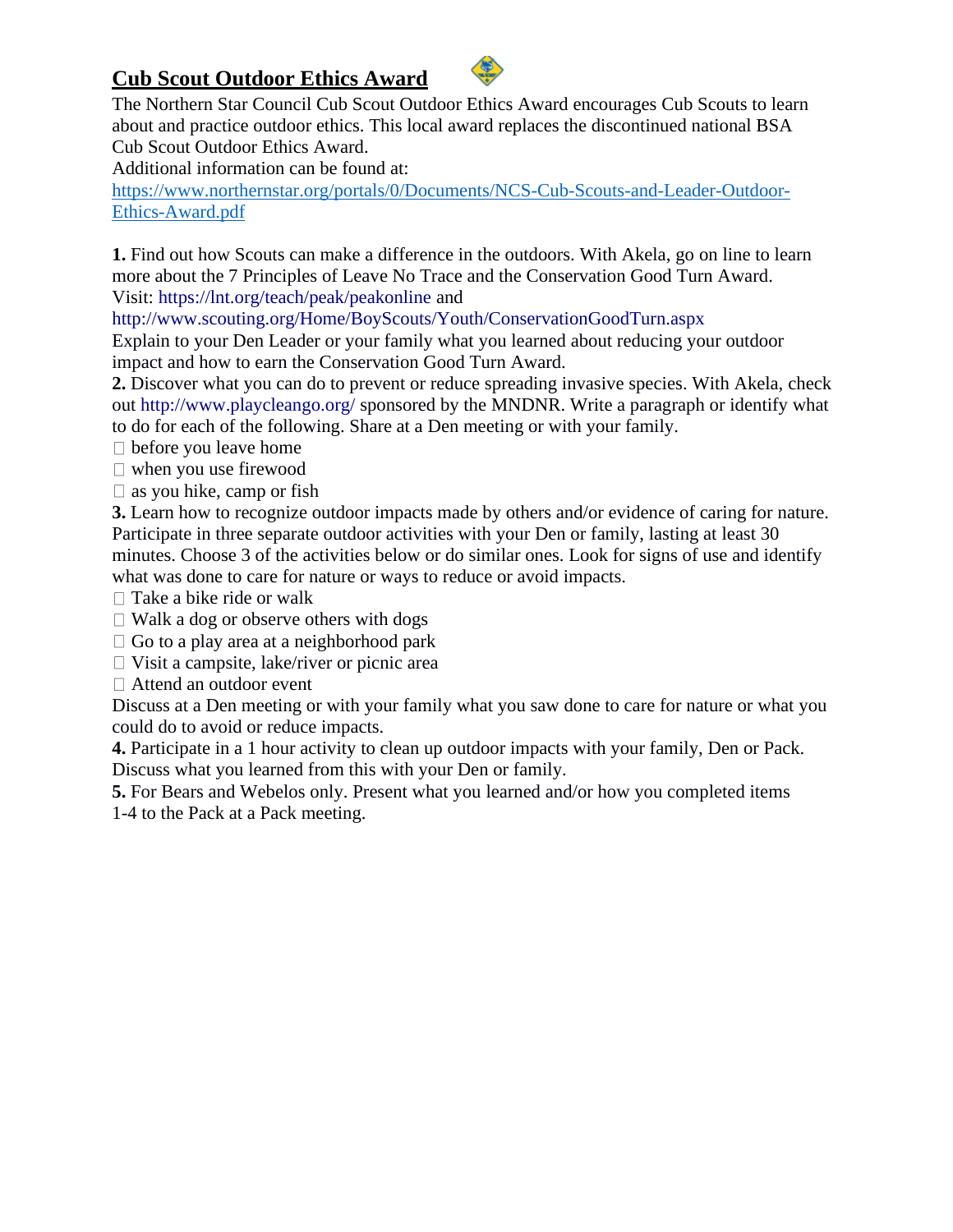# **Older Scout Outdoor Ethics Awards**



For Scouts and adults who have a deep interest in the outdoors, nature, and the environment, Scouting's outdoor ethics will give them an ever-deeper appreciation of the richness of the land and how we fit into it. Additional information on the Outdoor Ethics Awareness and Action Awards can be found at:

<https://www.scouting.org/outdoor-programs/outdoor-ethics/awards/>

### **Scouts BSA**

### **Outdoor Ethics Awareness Award**

Scouts interested in learning more about outdoor ethics and Leave No Trace should begin by exploring the Outdoor Ethics Awareness Award. The requirements are as follows:

- 1. Recite from memory and explain the meaning of the **Outdoor Code**.
- 2. Watch the **National Park [Service Leave No Trace video](http://www.nps.gov/features/wilderness/leavenotrace/popup.html)**. It's on the right side of the page.
- 3. Complete the **[Leave No Trace online course](http://lnt.org/learn/online-awareness-course)**. Print the certificate.
- 4. Complete the **[Tread Lightly! online course](https://tread-lightly.teachable.com/p/online-awareness-course)**. Print the certificate.
- 5. Participate in an outdoor ethics course, workshop, or training activity facilitated by a person who has completed the BSA outdoor ethics orientation course or is a BSA outdoor ethics trainer or master.

Contact Heidi Groven at [hlgroven@gmail.com](mailto:hlgroven@gmail.com) for upcoming courses

#### **Outdoor Ethics Action Award**

The Outdoor Ethics Action Award challenges Scouts to take affirmative steps to improve their outdoor skills. The requirements for the Outdoor Ethics Action Award are as follows:

#### **Scout Action Award Requirements**

- 1. Do the following:
	- a. Unless already completed, earn the Outdoor Ethics Awareness Award.
	- b. Complete the BSA outdoor ethics orientation course.
	- c. Explain how each of the four points of the [Outdoor Code](https://www.scouting.org/outdoor-programs/outdoor-ethics) guides your actions when outdoors.
- 2. Do the following:
	- a. Read Chapter 7 of the *Scouts BSA Handbook* on Outdoor Ethics.
	- b. Teach a skill related to the Outdoor Code or Leave No Trace to another Scout in your troop or another Scouting unit.
- 3. Complete one of the following:
	- a. Successfully complete a term as your troop Outdoor Ethics Guide.
	- b. Participate in an outing that emphasizes the complete set of [Leave No Trace](http://lnt.org/learn/7-principles) or relevant [Tread Lightly!](https://www.treadlightly.org/) principles. All members of the troop participating in the outing should use the outdoor ethics and the specific skills needed to minimize impacts from their use of the outdoors.
- 4. Follow the Outdoor Code, Leave No Trace, and Tread Lightly! principles on three outings. Write a paragraph on each outing explaining how you followed the Outdoor Code, Leave No Trace, and Tread Lightly! Share it with your unit leader or an individual who has completed the BSA outdoor ethics orientation course.
- 5. On a troop outing, help your troop on a service activity that addresses recreational impacts related to the type of outing. The project should be approved in advance by the landowner or land manager and lead to permanent or long-term improvements.
- **6.** Participate in a report at a court of honor or similar family event on the service activity in Requirement 5.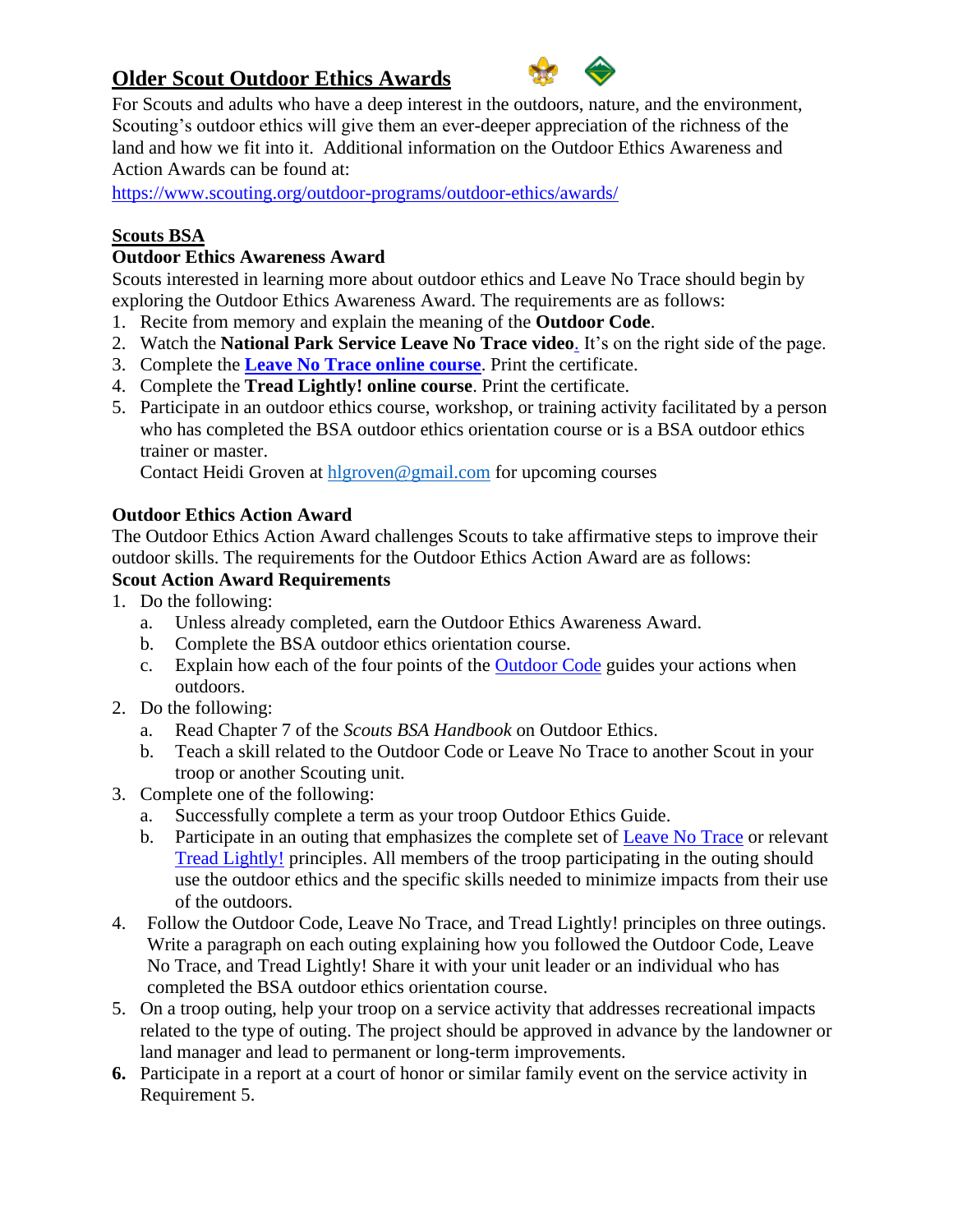# **Venturing**

### **Outdoor Ethics Awareness Award**

Venturers interested in learning more about outdoor ethics and Leave No Trace should begin by exploring the Outdoor Ethics Awareness Award. The requirements are as follows:

- 1. Recite from memory and explain the meaning of the **Outdoor Code**.
- 2. Watch the **[National Park Service Leave No Trace video](http://www.nps.gov/features/wilderness/leavenotrace/popup.html)**.
- 3. Complete the **[Leave No Trace online course](http://lnt.org/learn/online-awareness-course)**. Print the certificate.
- 4. Complete the **[Tread Lightly! online course](https://tread-lightly.teachable.com/p/online-awareness-course)**. Print the certificate.
- 5. Participate in an outdoor ethics course, workshop, or training activity facilitated by a person who has completed the BSA outdoor ethics orientation course or is a BSA outdoor ethics trainer or master.

## **Outdoor Ethics Action Award**

The Outdoor Ethics Action Award challenges Venturers to take affirmative steps to improve their outdoor skills—so that they can leave no trace and achieve the goals of the Outdoor Code. The requirements are as follows:

### **Venturer Action Award Requirements**

- 1. Do the following:
	- a. Unless already completed, earn the Outdoor Ethics Awareness Award.
	- b. Complete the BSA outdoor ethics orientation course.
	- c. Explain how you live up to each of the four points of the [Outdoor Code](https://www.scouting.org/outdoor-programs/outdoor-ethics) during an outing or adventure.
- 2. Do the following:
	- a. Read *Fieldbook* chapters about Leave No Trace, using stoves and campfires, hygiene and waste disposal, and traveling and camping in special environments. Review the discussion of Leave No Trace in the *Ranger Guidebook*, and the foreword and chapters on Conservation Aesthetic, Wilderness, and Land Ethic in *A Sand County Almanac* by Aldo Leopold. Explain in your own words what Leopold meant when he stated, "A thing is right when it tends to preserve the integrity, stability, and beauty of the biotic community. It is wrong when it does otherwise."
	- b. Lead a group approved by your unit leader in an activity that explores differing ethical viewpoints using materials from [Scouting's outdoor ethics page,](https://www.scouting.org/outdoor-programs/outdoor-ethics) [Leave No Trace,](http://lnt.org/) or [Tread Lightly!](http://treadlightly.org/)
- 3. Complete one of the following:
	- a. Become a Leave No Trace Trainer, Tread Lightly! TREAD Trainer, or successfully complete a term as a crew officer with responsibility for outdoor ethics training.
	- b. Research the complete set of Leave No Trace and Tread Lightly! skills related to a planned outdoor adventure. Working with your crew leadership, prepare for the adventure, including learning the skills needed to minimize impacts. Practice the skills at least once before heading out on your adventure. While on your adventure, all members of the crew participating in the adventure should use the outdoor skills and ethics necessary to minimize impacts from their use of the outdoors.
	- c. Follow the Outdoor Code, Leave No Trace, and Tread Lightly! principles on three outings. Develop a poster or presentation explaining how and why you followed the Outdoor Code, Leave No Trace, and Tread Lightly! Share it with a group approved by your unit leader or an individual who has completed the outdoor ethics orientation course.
- 4. Do the following:
	- a. Meet with a land owner or manager responsible for an outdoor recreational area or habitat that you use and/or enjoy and discuss the steps that you and your crew can take to reduce adverse impacts on the recreational ecosystem.
	- b. With your crew leadership, help plan and participate in a campaign to reduce the adverse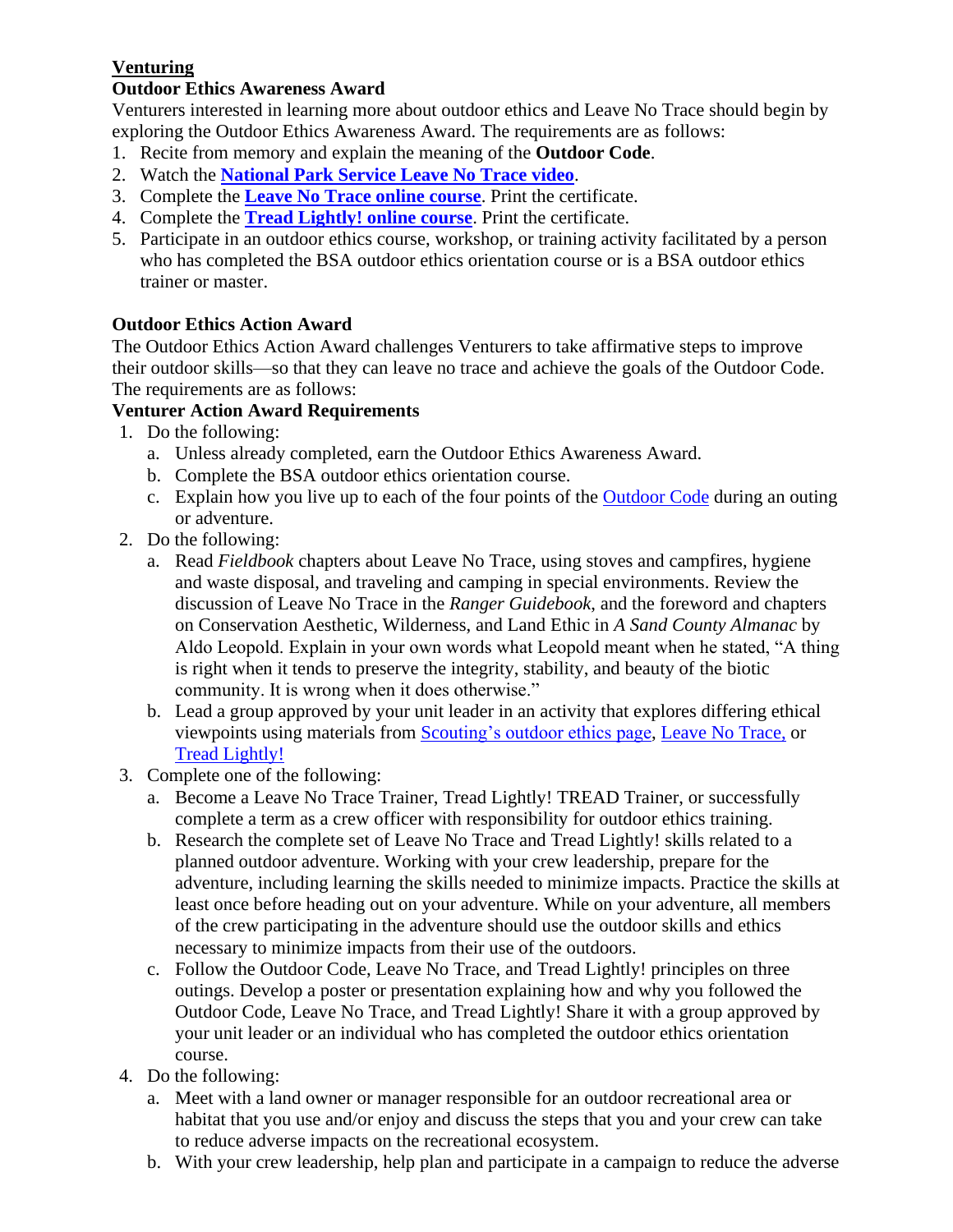impacts on the recreational ecosystem. The campaign should include both service elements (e.g., land ethic—service to the land) and outdoor ethics educational components to help educate the public about how to minimize impacts to the area.

c. Help plan and lead either a traditional or a social media event to educate the general public on the importance of protecting the area addressed in Requirement 5 and how they can help.

# **National Outdoor Awards Program**



While the National Outdoors Awards program initially was designed to provide awards and incentives for camping, hiking, etc., it also includes a conservation component. Information and requirements for all the National Outdoors Awards can be found at: <https://www.scouting.org/programs/boy-scouts/youth/awards/noa/>

**Conservation.** A Scout, Sea Scout, or Venturer may earn the National Outdoor Badge for Conservation upon successfully completing the following requirements:

- 1. Earn the First Class rank, Sea Scout Apprentice rank, *or* complete Venturing Ranger Award requirements 1-6.
- 2. Demonstrate the safe use of five of the following conservation tools: pick or pickax; shovel or spade; ax; bow saw; cross-cut saw; prybar; sledge hammer; loppers or shears; fire rake or McLeod; and/or Pulaski. Discuss the ethical use of the tools you chose.
- 3. Complete the requirements for the following:
	- a. Environmental Science merit badge *or* Sustainability merit badge *or* both Venturing Ranger Conservation core and Ecology elective
	- b. Soil and Water Conservation merit badge
	- c. One of the following merit badges: Fish and Wildlife Management, Forestry, or Mammals
- 4. Complete 25 hours of conservation work under the auspices and standards of the Boy Scouts of America, including hours worked as part of requirements 1 through 3.

A gold device may be earned for each additional 25 hours of conservation work. A silver device is earned for each additional 100 hours of conservation work (for example, the first silver device is earned at 125 total hours of conservation work). Youth may wear any combination of devices totaling his or her current number of hours of conservation work.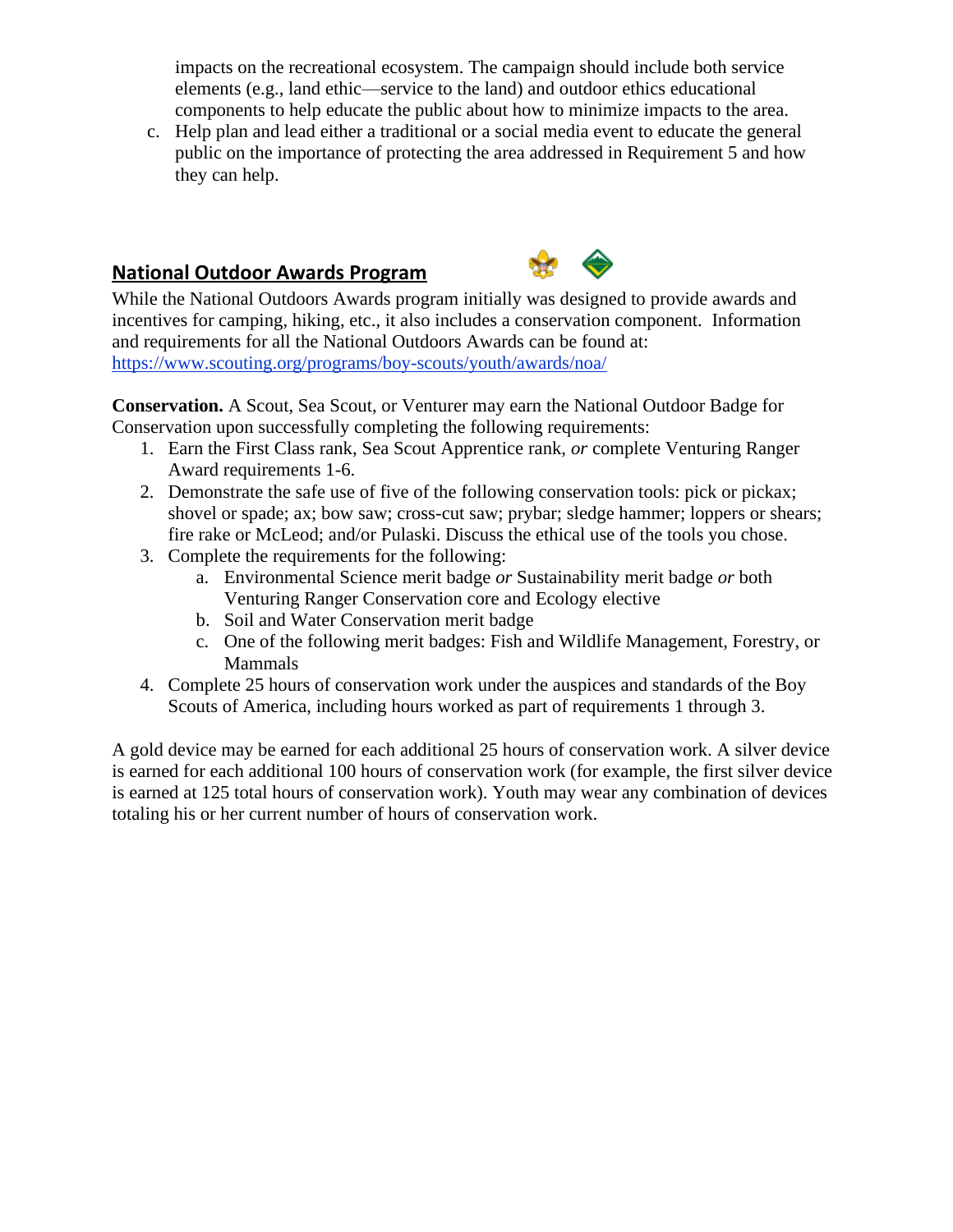# **Hometown USA - Keep America Beautiful Award**



The Hometown U.S.A. Award is a joint program between Keep America Beautiful Inc. (KAB) and the BSA. The purposes of the award are to: educate Scouts BSA about citizenship in relation to conservation and to involve them in community activities relating to environmental issues; offer a way Scouts can develop positive attitudes toward their environment and community while being exposed to interesting career opportunities; and honor Scouts for significant contributions toward keeping America beautiful. Additional information can be found at:

https:[//www.scouting.org/programs/boy-scouts/youth/keep-america-beautiful/](http://www.scouting.org/programs/boy-scouts/youth/keep-america-beautiful/)

- 1. **Merit badges.** Earn three merit badges from the following list of 13 Citizenship in the Community Communication Energy, Environmental Science Fish and Wildlife Management Forestry **Gardening** Geocaching Landscape Architecture Photography Public Speaking Soil and Water Conservation Sustainability
- 2. **Community service project.** In addition to earning the merit badges, a Scout is required to perform a community service project. The project should involve a minimum of **eight hours** of time, two of which must involve management planning, with the other six consisting of carrying out the project. It should help keep America beautiful and benefit the community either physically or financially. One way to do this is to plan the community service project as part of a Keep America Beautiful program. See some examples below.
	- Plan and execute a [Great American Cleanup](https://kab.org/programs/great-american-cleanup/) in your local community. Adopt a park, block, beach, or vacant lot. Remove litter and debris. Build picnic tables or fix up old ones. Paint benches.
	- Build a nature trail or trash-less trail for use as an outdoor classroom or for enjoyment.
	- Register and organize an [America Recycles Day](http://americarecyclesday.org/) event that involves your unit (i.e., newspapers, electronic gadgets, and/or bottle collections).
	- Conduct a litter survey of local storefronts. Determine areas where litter exists, and work with store owners/local government to help improve conditions.
	- Become involved in a local environmental/recycling issue. Attend public meetings, talk to public officials, and make a report to your unit about what you have learned. Decide how you want to become involved in resolving the issue and spend your project time educating your fellow citizens about viewpoint and assisting your "side" in its campaign.
	- Develop and help maintain a [community garden](https://communitygarden.org/resources/10-steps-to-starting-a-community-garden/) or [tree trail](http://texasforestinfo.tamu.edu/treetrails/) in your community.
	- Plan and make a presentation to elementary students about the importance of conserving natural resources. Take students on a nature walk, pointing out natural resources.
	- Conduct soil and water conservation activities on a heavily used trail to prevent erosion. Record your activities.
	- Construct water facilities and plant vegetation that will provide food and shelter for wildlife in appropriate places.
	- Organize an anti-litter poster competition among junior and senior high school students. Arrange for businesses to donate awards for the winners and recruit community judges. Include media coverage. Get local businesses and schools to display the posters.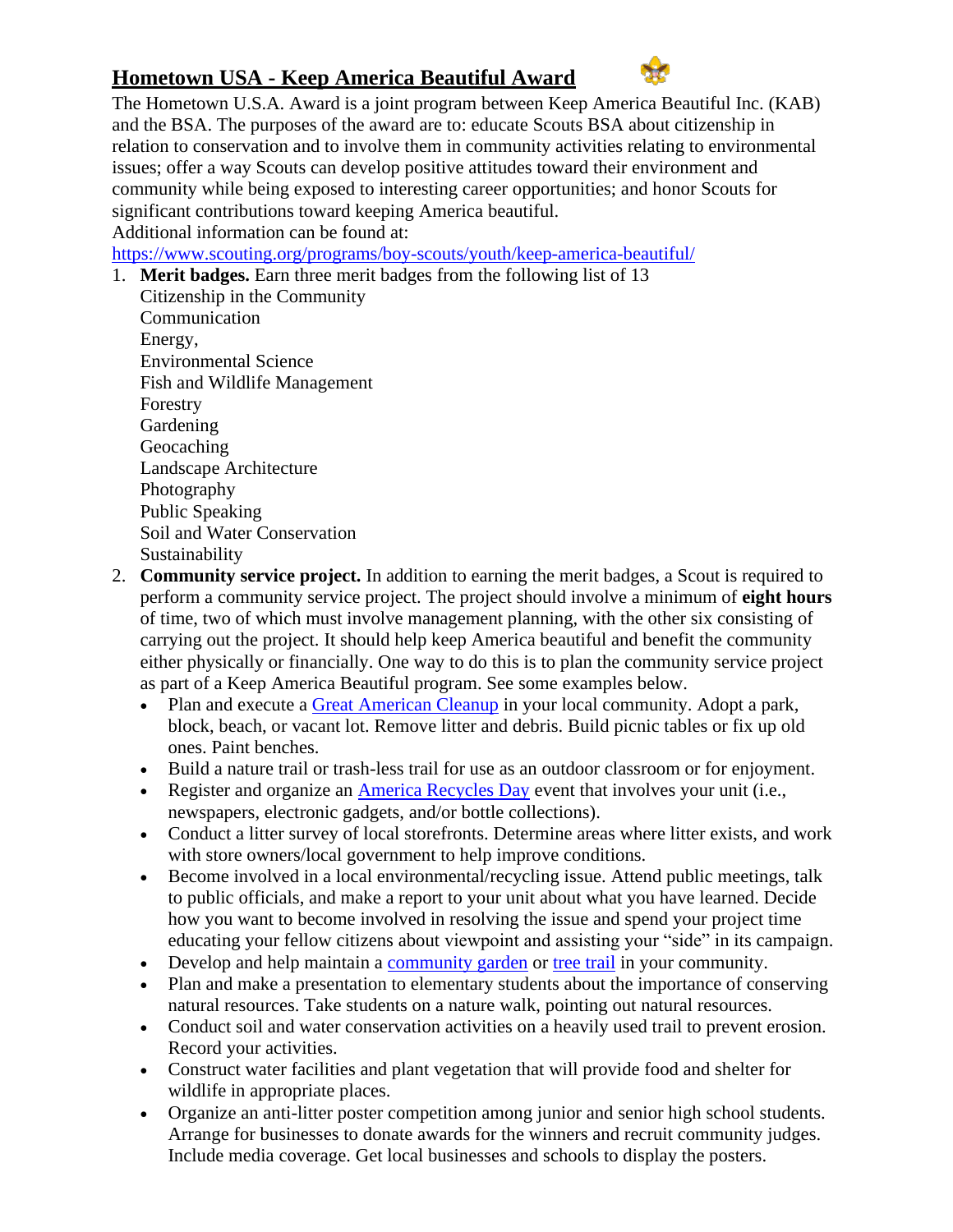# **Distinguished Conservation Service Award**



This award replaces the former Hornaday Awards for significant conservation service. In 2017, only 0.16% of Eagle Scouts earned a Hornaday Award.

The Distinguished Conservation Service Award can be earned by performing **two** different Eagle Scout like projects with an environmental emphasis, plus earning certain designated merit badges. The projects also must include research, education of others and follow-up plans to ensure that the environmental aims of the projects are achieved.

### **NOTE: Venturers have different requirements than Boy Scouts**

[https://www.scouting.org/outdoor-programs/conservation-and-environment/conservation](https://www.scouting.org/outdoor-programs/conservation-and-environment/conservation-awards-and-recognitions/bsa-distinguished-conservation-service-award/)[awards-and-recognitions/bsa-distinguished-conservation-service-award/](https://www.scouting.org/outdoor-programs/conservation-and-environment/conservation-awards-and-recognitions/bsa-distinguished-conservation-service-award/)

### **Scouts BSA**

### **1. Be a First Class Scout.**

### **2. Earn the following five Merit Badges:**

Environmental Science, Fish and Wildlife Management, Forestry, Soil and Water Conservation, and Sustainability.

### **3. Earn any two of the following Merit Badges:**

Bird Study, Energy, Fishing, Fly‐Fishing, Gardening, Geology, Insect Study, Landscape Architecture, Mammal Study, Nature, Nuclear Science, Oceanography, Plant Science, Pulp and Paper, Reptile and Amphibian Study, or Weather.

**4. Plan, lead and carry out** *TWO* **conservation projects, from two different categories** (Categories include Air and Water Pollution Control, Energy Conservation, Fish & Wildlife Management, Forestry & Range Management, Hazardous Materials Disposal and Management, Invasive Species Control, Pollinator Management, Resource Recovery, or Soil & Water Conservation).

The projects must be developed under the guidance and pre-approval of the Scout's Unit Leader, a BSA Distinguished Conservation Service Award Adviser and the Council Conservation Committee. One of the projects may include the Scout's Eagle Scout project, if applicable. All projects must contribute to environment improvement on a long-term scale. Applicants must use the BSA Distinguished Conservation Service Award Workbook to document each of the service projects.

### **5. Successfully pass a board of review conducted by the local Council's Conservation Committee.**

## **Venturing and Sea Scouts**

## **1. Plan, lead and carry out** *TWO* **conservation projects, from two different categories**

Categories include Air and Water Pollution Control, Energy Conservation, Fish & Wildlife Management, Forestry & Range Management, Hazardous Materials Disposal and Management, Invasive Species Control, Pollinator Management, Resource Recovery, or Soil & Water Conservation).

The projects must be developed under the guidance of and pre-approval by the applicants Unit Leader, a BSA Distinguished Conservation Service

Award Adviser and the Council Conservation Committee. One of the projects may include the Scout's Eagle Scout project (if applicable). All projects must contribute to environment improvement on a long-term scale.

### **2. Do 2 (a) and (b)**

a. Make a tabletop display or presentation on one of your conservation projects for a crew, ship,

post, a Cub Scout or Scouts BSA group, or another group.